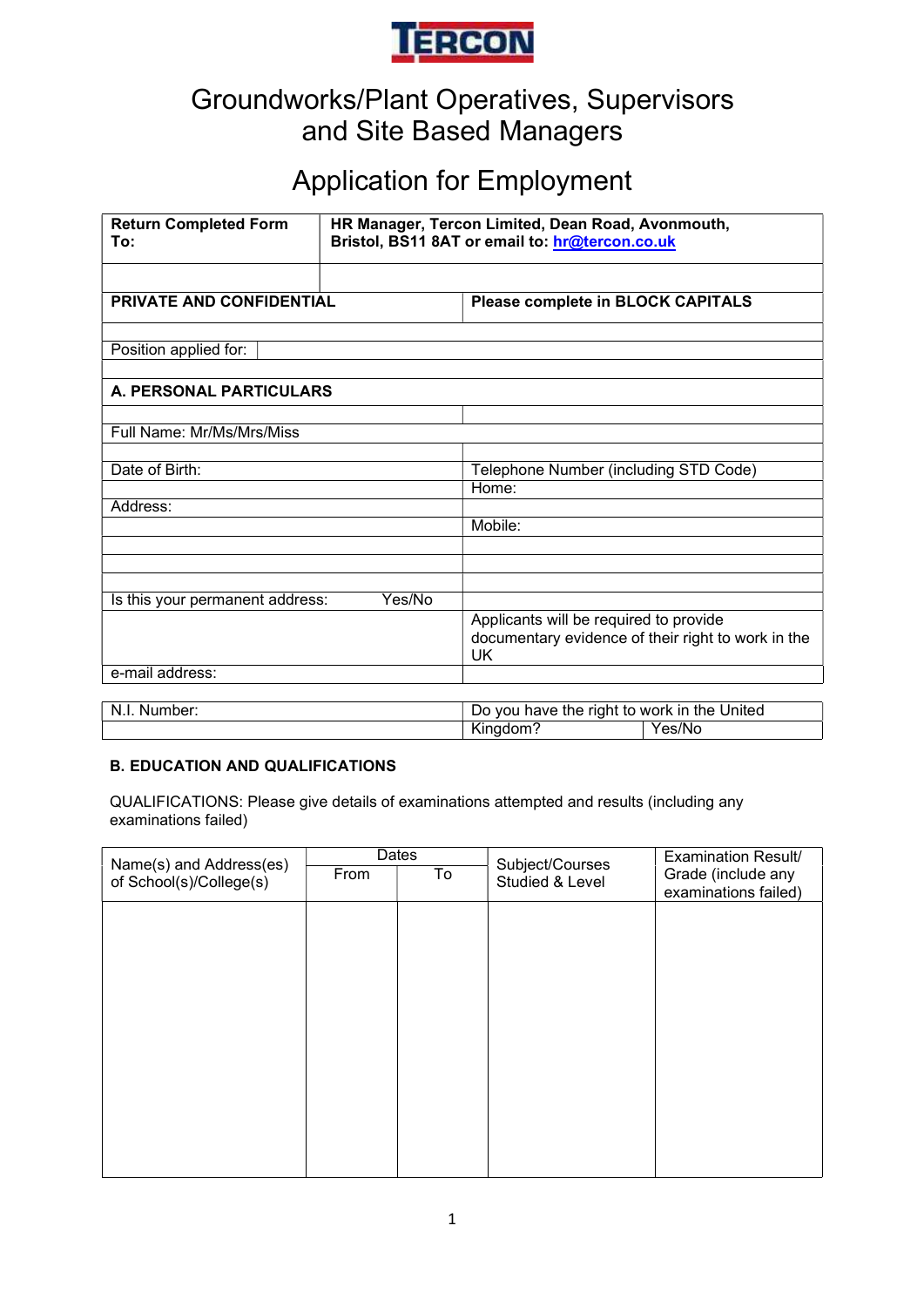

FURTHER AND HIGHER EDUCATION: Please give details of all further and higher education since leaving school including training courses and details of qualifications.

| University/College/ | Dates |     | <b>Subjects Studied</b> | Qualifications |  |
|---------------------|-------|-----|-------------------------|----------------|--|
| Institute Attended  | From  | l o | Type of Training        | Obtained       |  |
|                     |       |     |                         |                |  |
|                     |       |     |                         |                |  |
|                     |       |     |                         |                |  |
|                     |       |     |                         |                |  |
|                     |       |     |                         |                |  |
|                     |       |     |                         |                |  |

#### INDUSTRY ACCREDITATIONS:

Please list any industry accredited qualifications and cards held such as CPCS and/or CSCS cards, NVQs, SSSTS/SMSTS certification, First Aid training certificates. Please include full details including registration numbers.

#### C. EMPLOYMENT HISTORY

Please list starting with the most recent, all the organisations for which you have worked during the last 20 years:

|                                           | Dates |    | Position Held/     | Starting/<br>Leaving Salary | Reason for |
|-------------------------------------------|-------|----|--------------------|-----------------------------|------------|
| Name(s) and Address(es)<br>of Employer(s) | From  | To | <b>Main Duties</b> |                             | Leaving    |
|                                           |       |    |                    |                             |            |
|                                           |       |    |                    |                             |            |
|                                           |       |    |                    |                             |            |
|                                           |       |    |                    |                             |            |
|                                           |       |    |                    |                             |            |
|                                           |       |    |                    |                             |            |
|                                           |       |    |                    |                             |            |
|                                           |       |    |                    |                             |            |
|                                           |       |    |                    |                             |            |
|                                           |       |    |                    |                             |            |
|                                           |       |    |                    |                             |            |
|                                           |       |    |                    |                             |            |
|                                           |       |    |                    |                             |            |
|                                           |       |    |                    |                             |            |
|                                           |       |    |                    |                             |            |
|                                           |       |    |                    |                             |            |
|                                           |       |    |                    |                             |            |
|                                           |       |    |                    |                             |            |
|                                           |       |    |                    |                             |            |
|                                           |       |    |                    |                             |            |
|                                           |       |    |                    |                             |            |
|                                           |       |    |                    |                             |            |
|                                           |       |    |                    |                             |            |
|                                           |       |    |                    |                             |            |
|                                           |       |    |                    |                             |            |
|                                           |       |    |                    |                             |            |
|                                           |       |    |                    |                             |            |
|                                           |       |    |                    |                             |            |
|                                           |       |    |                    |                             |            |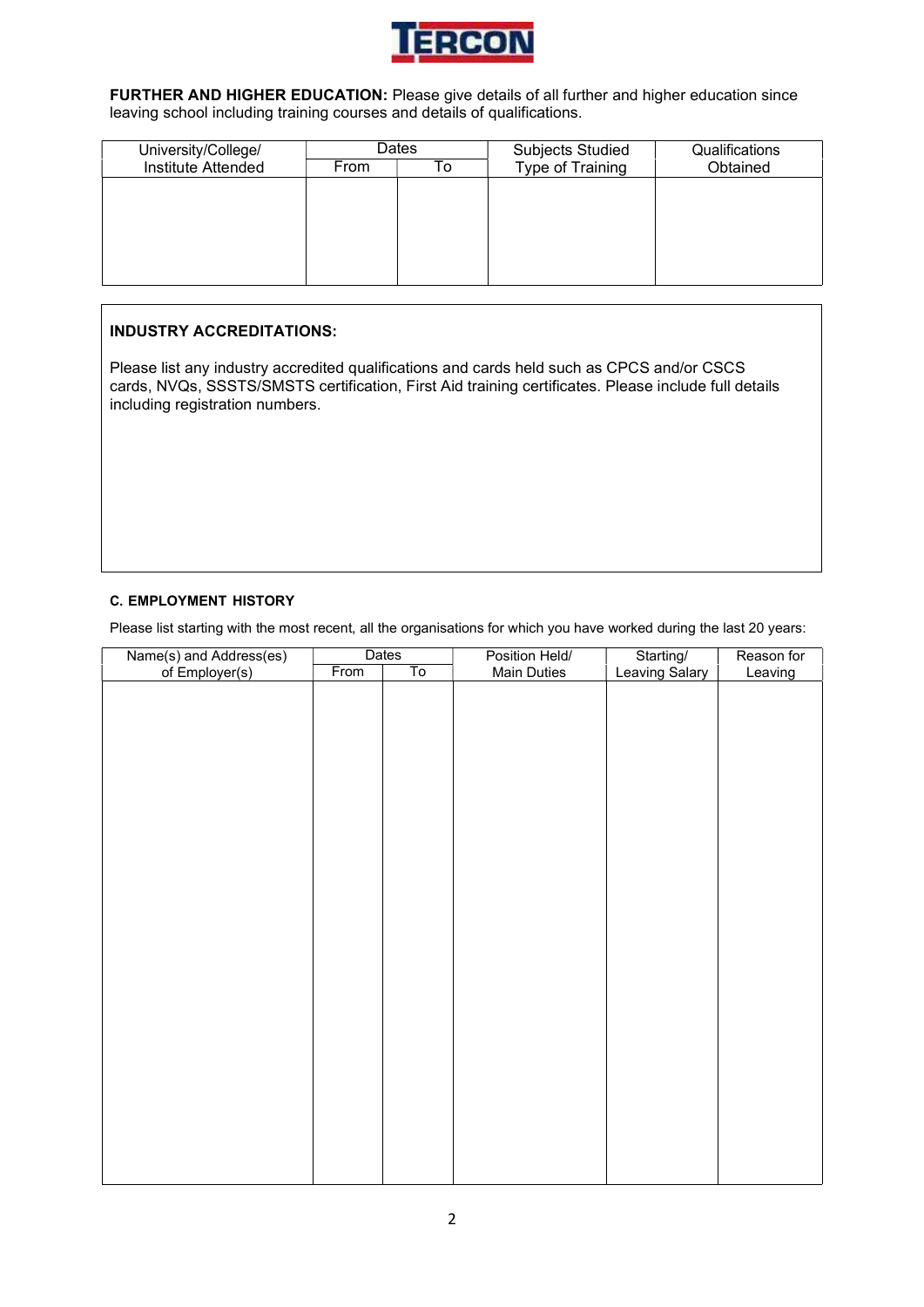

## D. EXPERIENCE, HEALTH and SUPPLEMENTARY INFORMATION

| <b>OCCUPATION APPLIED FOR (Tick box that applies)</b>                                      |          |                                  |                        |                  |                            |                                  |  |                    |                     |                   |                      |  |
|--------------------------------------------------------------------------------------------|----------|----------------------------------|------------------------|------------------|----------------------------|----------------------------------|--|--------------------|---------------------|-------------------|----------------------|--|
| <b>Groundwork</b>                                                                          |          | Groundwork                       |                        | Plant            |                            | <b>Site</b><br>Foreman<br>Ganger |  |                    |                     |                   |                      |  |
| Operative                                                                                  | Labourer |                                  |                        | Operator         |                            | Supervisor                       |  |                    |                     |                   | Manager              |  |
|                                                                                            |          |                                  |                        |                  |                            |                                  |  |                    |                     |                   |                      |  |
| SKILL ACCREDITATIONS, QUALIFICATIONS AND CERTIFICATES HELD (Tick all boxes that            |          |                                  |                        |                  |                            |                                  |  |                    |                     |                   |                      |  |
| apply)                                                                                     |          | <b>CPCS</b>                      |                        |                  |                            | <b>CPCS</b>                      |  |                    |                     |                   |                      |  |
| <b>CSCS - Operative</b>                                                                    |          | Excavator                        |                        | $\overline{360}$ |                            | Excavator                        |  | 180                |                     |                   | <b>CPCS - Dumper</b> |  |
| CPCS - Ride on                                                                             |          |                                  | <b>Abrasive Wheels</b> |                  |                            | <b>Safety Awareness</b>          |  |                    |                     |                   | First Aid (AP)       |  |
| Roller                                                                                     |          |                                  |                        |                  |                            |                                  |  |                    |                     |                   |                      |  |
| First Aid (Full)                                                                           |          |                                  | <b>Confined Spaces</b> |                  |                            | <b>NRSWA</b>                     |  |                    |                     | <b>NRSWA</b>      |                      |  |
|                                                                                            |          |                                  |                        |                  |                            | (Supervisor)                     |  |                    |                     |                   | (Operative)          |  |
| Cat & Genny                                                                                |          |                                  | Slinger/Signaller      |                  |                            |                                  |  |                    |                     |                   |                      |  |
| OTHERS:                                                                                    |          |                                  |                        |                  |                            |                                  |  |                    |                     |                   |                      |  |
|                                                                                            |          |                                  |                        |                  |                            |                                  |  |                    |                     |                   |                      |  |
|                                                                                            |          |                                  |                        |                  |                            |                                  |  |                    |                     |                   |                      |  |
|                                                                                            |          |                                  |                        |                  |                            |                                  |  |                    |                     |                   |                      |  |
| <b>EXPERIENCE:</b>                                                                         |          |                                  |                        |                  |                            |                                  |  |                    |                     |                   |                      |  |
| (Number 1 to 10 based on your experience and ability, with 10 being highly experienced and |          |                                  |                        |                  |                            |                                  |  |                    |                     |                   |                      |  |
| competent)                                                                                 |          |                                  |                        |                  |                            |                                  |  |                    |                     |                   |                      |  |
| <b>Drainage</b>                                                                            |          | Drainage to 225 dia              |                        |                  |                            | Drainage to 900 dia              |  |                    |                     |                   | Manholes to 1200     |  |
|                                                                                            |          |                                  |                        |                  |                            | Clay drainage                    |  |                    |                     | dia               |                      |  |
|                                                                                            |          | Manholes to 2400<br>dia          |                        |                  |                            |                                  |  |                    |                     |                   | Concrete drainage    |  |
|                                                                                            |          | Plastic drainage                 |                        |                  |                            | Iron/Steel drainage              |  |                    |                     | Drain air testing |                      |  |
|                                                                                            |          |                                  |                        |                  |                            |                                  |  |                    |                     |                   |                      |  |
| <b>Excavations</b>                                                                         |          |                                  |                        |                  |                            | To 5m Deep                       |  |                    |                     |                   | Shoring to 3m deep   |  |
|                                                                                            |          | To 3m deep<br>Shoring to 5m deep |                        |                  |                            |                                  |  | Prepare formations |                     |                   |                      |  |
|                                                                                            |          |                                  |                        |                  | Filling-<br>earth/hardcore |                                  |  |                    |                     |                   |                      |  |
|                                                                                            |          |                                  |                        |                  |                            |                                  |  |                    |                     |                   |                      |  |
| <b>Concrete</b>                                                                            |          | General                          |                        |                  |                            | Foundations                      |  |                    |                     | Reinforced        |                      |  |
|                                                                                            |          | Walls                            |                        |                  |                            | Slabs                            |  |                    |                     |                   | Concrete finishing   |  |
|                                                                                            |          | Power floating                   |                        |                  |                            | Formwork carpentry               |  |                    | Reinforcement - bar |                   |                      |  |
|                                                                                            |          | Reinforcement                    |                        |                  |                            |                                  |  |                    |                     |                   |                      |  |
|                                                                                            |          | mesh                             |                        |                  |                            |                                  |  |                    |                     |                   |                      |  |
|                                                                                            |          |                                  |                        |                  |                            |                                  |  |                    |                     |                   |                      |  |
| <b>Services</b>                                                                            |          | Avoidance                        |                        |                  |                            | Ducting                          |  |                    |                     | Trenching         |                      |  |
|                                                                                            |          |                                  |                        |                  |                            |                                  |  |                    |                     |                   |                      |  |
| <b>External Works</b>                                                                      |          | Road kerbs                       |                        |                  |                            | <b>Trief kerbs</b>               |  |                    |                     | Edgings           |                      |  |
|                                                                                            |          |                                  |                        |                  |                            |                                  |  |                    |                     |                   |                      |  |
|                                                                                            |          | Paving slabs                     |                        |                  |                            | <b>Block paving</b>              |  |                    |                     |                   | Tarmac-hand lay      |  |
|                                                                                            |          |                                  |                        |                  |                            |                                  |  |                    |                     |                   |                      |  |
| <b>Supervisory</b>                                                                         |          | Works diary                      |                        |                  |                            | Test/check records               |  |                    |                     |                   | Risk/Method          |  |
| (Ganger)                                                                                   |          |                                  |                        |                  |                            |                                  |  |                    |                     |                   |                      |  |
|                                                                                            |          |                                  |                        |                  |                            |                                  |  |                    |                     |                   |                      |  |
| Other - please describe                                                                    |          |                                  |                        |                  |                            |                                  |  |                    |                     |                   |                      |  |
|                                                                                            |          |                                  |                        |                  |                            |                                  |  |                    |                     |                   |                      |  |
|                                                                                            |          |                                  |                        |                  |                            |                                  |  |                    |                     |                   |                      |  |
|                                                                                            |          |                                  |                        |                  |                            |                                  |  |                    |                     |                   |                      |  |
|                                                                                            |          |                                  |                        |                  |                            |                                  |  |                    |                     |                   |                      |  |
|                                                                                            |          |                                  |                        |                  |                            |                                  |  |                    |                     |                   |                      |  |
|                                                                                            |          |                                  |                        |                  |                            |                                  |  |                    |                     |                   |                      |  |
|                                                                                            |          |                                  |                        |                  |                            |                                  |  |                    |                     |                   |                      |  |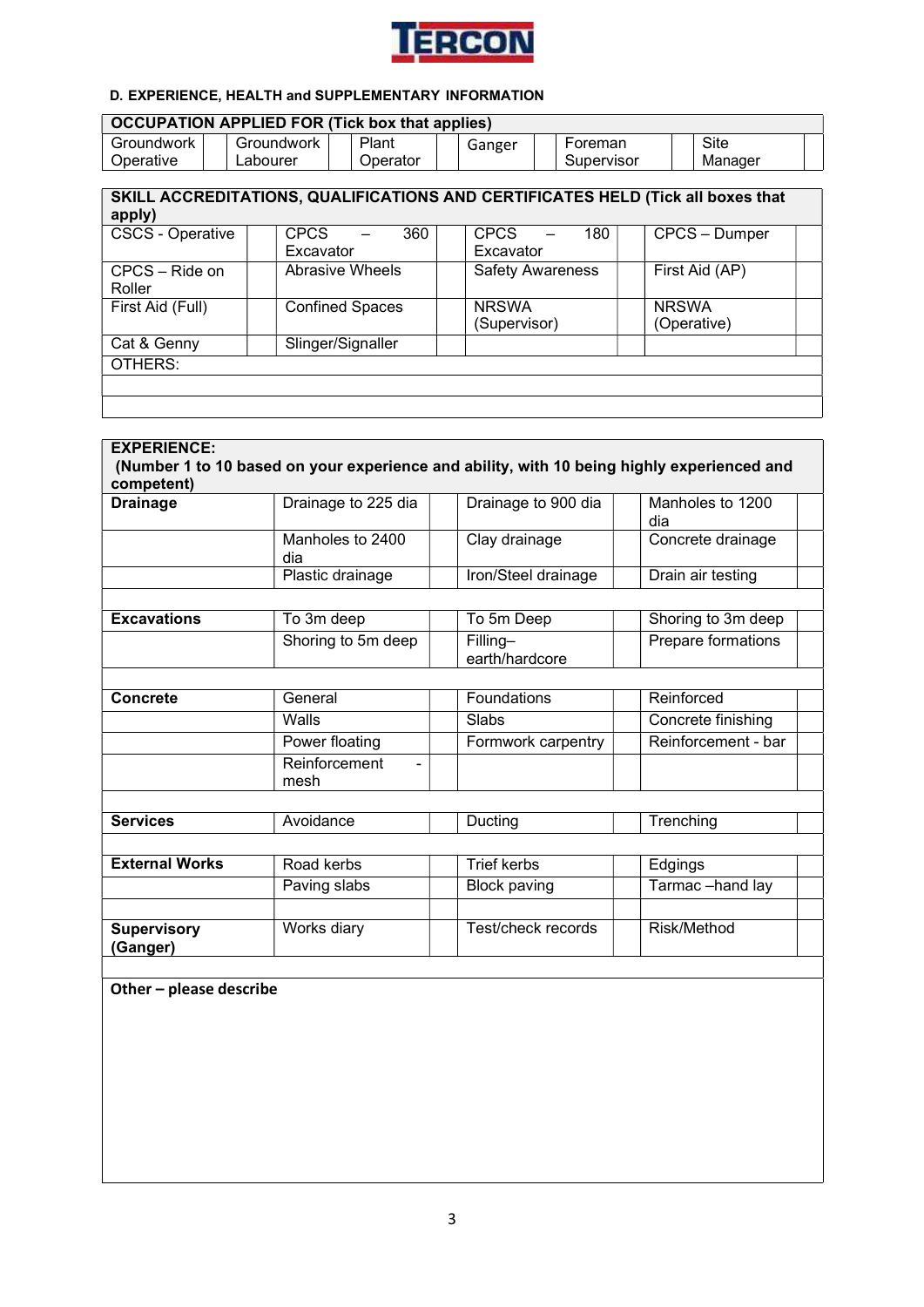

| <b>HOLIDAY QUESTIONS</b>                                                                                                                    |          |
|---------------------------------------------------------------------------------------------------------------------------------------------|----------|
| Do you have any holidays arranged:                                                                                                          | Yes / No |
| If Yes, please give further information:                                                                                                    |          |
| Do you have any commitments which might limit your working hours?                                                                           | Yes / No |
| If Yes, please give details:                                                                                                                |          |
| Have you ever been convicted of a criminal offence: (which is not a spent conviction<br>under the Rehabilitation of Offenders Legislation). | Yes / No |
| If Yes, please give further information:                                                                                                    |          |

| Salary/Wage Expected:                                                      | £         |
|----------------------------------------------------------------------------|-----------|
| How much notice are you required to give to leave your present employment? |           |
|                                                                            |           |
| Have you worked for Tercon Ltd before?                                     | Yes / No  |
| If Yes, give details of reason for leaving:                                | Reason(s) |
|                                                                            |           |
|                                                                            |           |
| Please list your interests, sports, hobbies, etc.                          |           |
|                                                                            |           |
|                                                                            |           |
| Do you have a current full driving licence?                                | Yes / No  |
| Does your licence have any current endorsements or penalties?              | Yes / No  |
| If Yes, please give further information:                                   |           |
|                                                                            |           |
|                                                                            |           |
| Do you have you own transport to get to and from work                      | Yes / No  |

## E. REFERENCES

Please give the names and addresses of two referees who are not related to you, who we can approach for a confidential assessment of your suitability for this job. (One of these must normally be a previous employer).

Can we approach your present/most recent employer? Yes / No

(Tick in box if you do not wish your employer to be contacted before an offer of employment is made)

| Name, Position, Address and Telephone Number | Name, Position, Address and Telephone Number |
|----------------------------------------------|----------------------------------------------|
|                                              |                                              |
|                                              |                                              |
|                                              |                                              |
|                                              |                                              |
|                                              |                                              |
| Email address                                | Email address                                |
|                                              |                                              |
|                                              |                                              |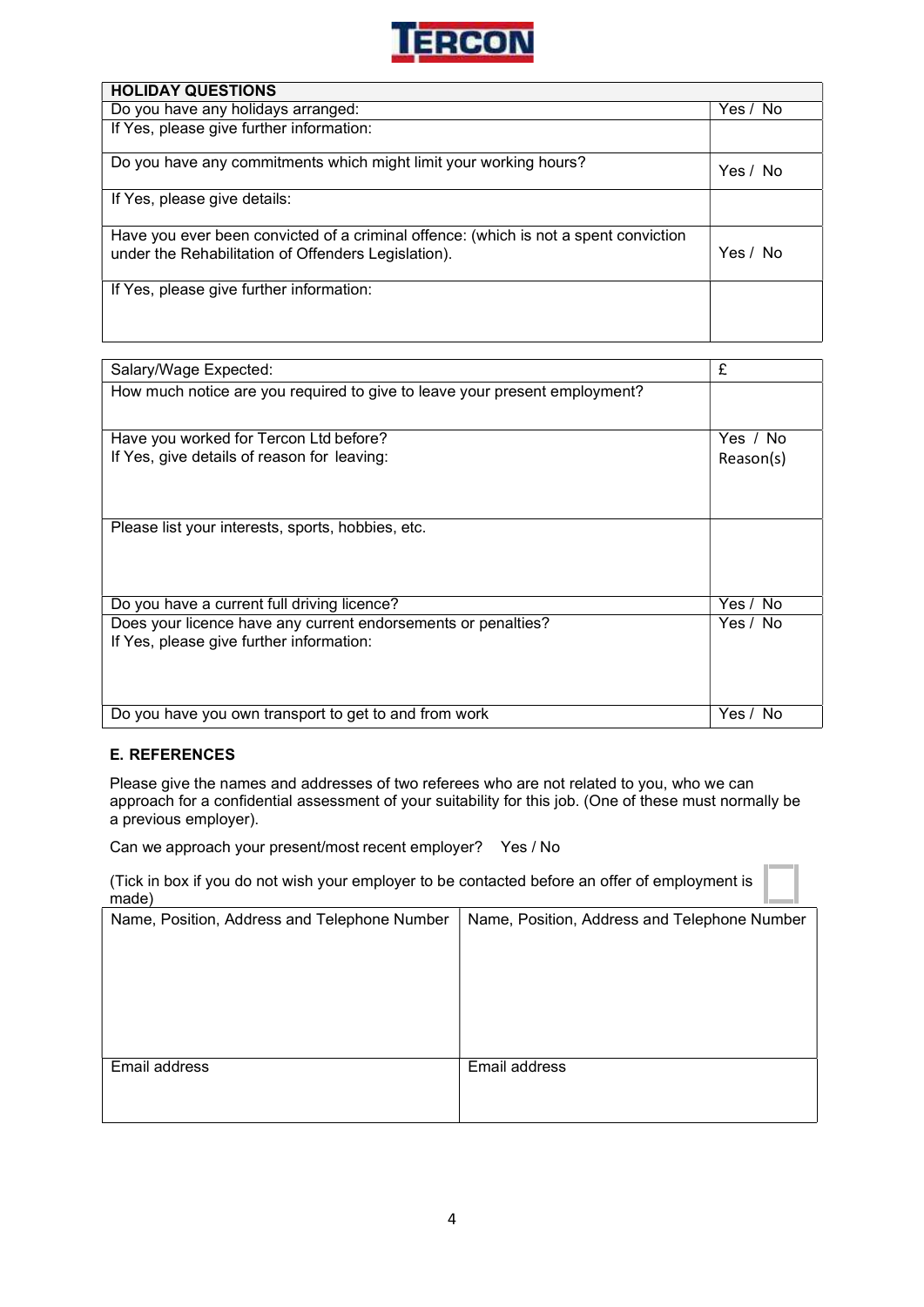

# **Gender** Male  $\Box$  Female  $\Box$  Intersex  $\Box$  Non-binary  $\Box$  Prefer not to say  $\Box$  If you prefer to use your own gender identity, please write in:

**Gender** Male □ Female □ Intersex □ Non-binary □ Prefer not to say □<br>If you prefer to use your own gender identity, please write in:<br>Is the gender you identify with the same as your gender registered at birth?<br>Yes □ No □ Is the gender you identify with the same as your gender registered at birth?<br>
Yes  $□$  No  $□$  Prefer not to say  $□$ 

| Is the gender you identify with the same as your gender registered at birth?<br>No $\Box$<br>Prefer not to say $\Box$<br>Yes $\Box$                                                                                                          |  |  |  |  |  |  |  |
|----------------------------------------------------------------------------------------------------------------------------------------------------------------------------------------------------------------------------------------------|--|--|--|--|--|--|--|
| 16-24<br>25-29<br>30-34<br>$35-39$<br>45-49<br>50-54<br>40-44<br>Age<br>$\Box$<br>$\Box$<br>$\Box$<br>П.<br>$\Box$<br>Ш<br>60-64<br>$65+$<br>55-59<br>Prefer not to say □<br>$\Box$<br>П.<br>$\Box$<br>$\Box$                                |  |  |  |  |  |  |  |
| What is your ethnicity?<br>Ethnic origin is not about nationality, place of birth or citizenship. It is about the group to which you perceive<br>you belong. Please tick the appropriate box                                                 |  |  |  |  |  |  |  |
| Asian or Asian British<br>Chinese $\square$ Prefer not to say $\square$<br>Pakistani □<br>Bangladeshi □<br>Indian $\square$<br>Any other Asian background, please write in:                                                                  |  |  |  |  |  |  |  |
| <b>Black, African, Caribbean or Black British</b><br>African □<br>Caribbean<br>Prefer not to say $\square$<br>$\Box$<br>Any other Black, African or Caribbean background, please write in:                                                   |  |  |  |  |  |  |  |
| <b>Mixed or Multiple ethnic groups</b><br>White and Black Caribbean<br>White and Black African $\square$<br>White and Asian $\square$<br>Prefer not to say $\square$<br>П<br>Any other Mixed or Multiple ethnic background, please write in: |  |  |  |  |  |  |  |
| White<br>English $\square$<br>Northern Irish $\Box$<br>Welsh $\square$<br>lrish $□$<br>Gypsy or Irish Traveller □ Prefer not to say □<br>British<br>$\Box$<br>Any other White background, please write in:                                   |  |  |  |  |  |  |  |

#### What is your ethnicity?

#### Asian or Asian British

#### Black, African, Caribbean or Black British

#### **Mixed or Multiple ethnic groups**

| White and Black Caribbean                      | White and Black African [ | White and Asian<br>__ | Prefer not to sav |
|------------------------------------------------|---------------------------|-----------------------|-------------------|
| Any other Mixed or Multiple ethnic background, | . please write in:        |                       |                   |

#### White

#### Other ethnic group

Arab  $\Box$  Prefer not to say  $\Box$  Any other ethnic group, please write in:

#### DECLARATION OF APPLICANT

I have read the Tercon Ltd – Recruitment Privacy Policy and I consent to Tercon Ltd using and keeping the information I have provided on this application, or elsewhere, being used in accordance with the Policy. I also confirm that the information given in this application is complete and accurate. I understand that any false information or deliberate omissions will disqualify me from employment or may render me liable to summary dismissal.

| Signed: | Dated: |  |
|---------|--------|--|
|         |        |  |

## Please provide your current CV with this application form if one is available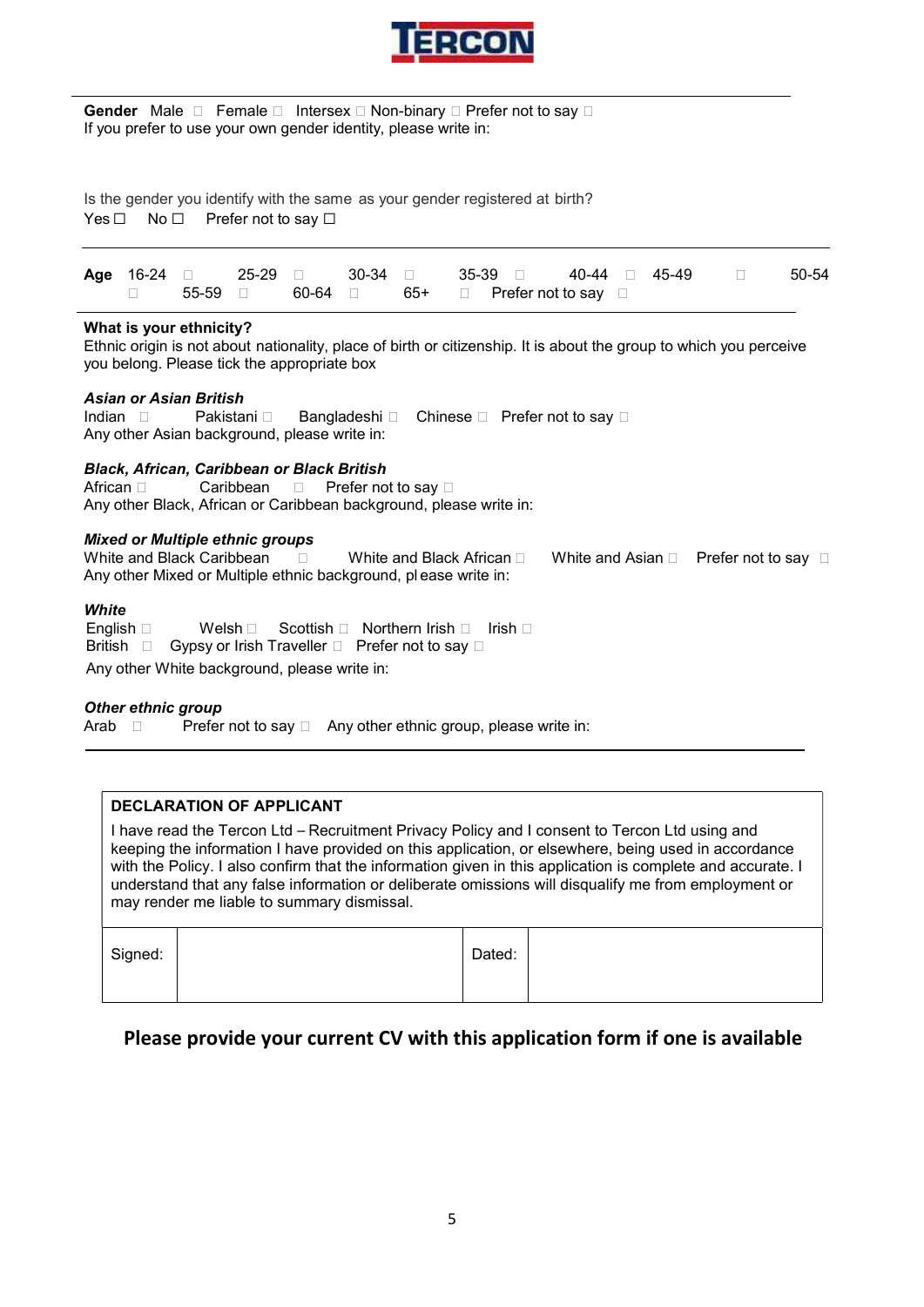

## TERCON LTD – RECRUITMENT PRIVACY POLICY

All of the information you provide during the process will only be used for the purpose of progressing your application or to fulfil legal or regulatory requirements if necessary.

We will not share any of the information you provide during the recruitment process with any third parties for marketing purposes or store any of your information outside of the European Economic Area. The information you provide will be held securely by us and/or our data processors whether the information is in electronic or physical format.

We will use the contact details you provide to us to contact you to progress your application. We will use the other information you provide to assess your suitability for the role you have applied for.

## What information do we ask for and why?

We do not collect more information than we need to fulfil our stated purposes and will not retain it for longer than is necessary.

The information we ask for is used to assess your suitability for employment. You do not have to provide what we ask for but it might affect your application if you do not.

## Application stage

As an employer, the Company needs to request, keep and process information about you for normal employment purposes. The information we hold and process will be used for management and administrative use. We will keep and use it to enable us to run the business and manage our relationship with you effectively, lawfully and appropriately, during the recruitment process, whilst you are working for us, at the time when your employment ends and after you have left. This includes using information to enable us to comply with your employment contract, to comply with any legal requirements, pursue the legitimate interests of the Company and protect our legal position in the event of legal proceedings. If you do not provide this data, we may be unable in some circumstances to comply with our obligations and we will tell you about the implications of that decision.

Much of the information we hold will have been provided by you but some may come from other sources, such as your manager, or in some cases, external sources, such as referees.

We ask you for your personal details including name and contact details. We will also ask you about your previous experience, education, referees and for answers to questions relevant to the role you have applied for. Our recruitment team will have access to all of this information.

The sort of information we hold will include your initial application form and references, your contract of employment and any amendments to it; correspondence with or about you (such as letters to you about a pay rise or, at your request, a letter to your mortgage company confirming your salary); information needed for payroll, benefits and expenses purposes; contact and emergency contact details; records of holidays, sickness and other absence; records relating to your career history, such as training records, appraisals, other performance measures and where appropriate, disciplinary and grievance records.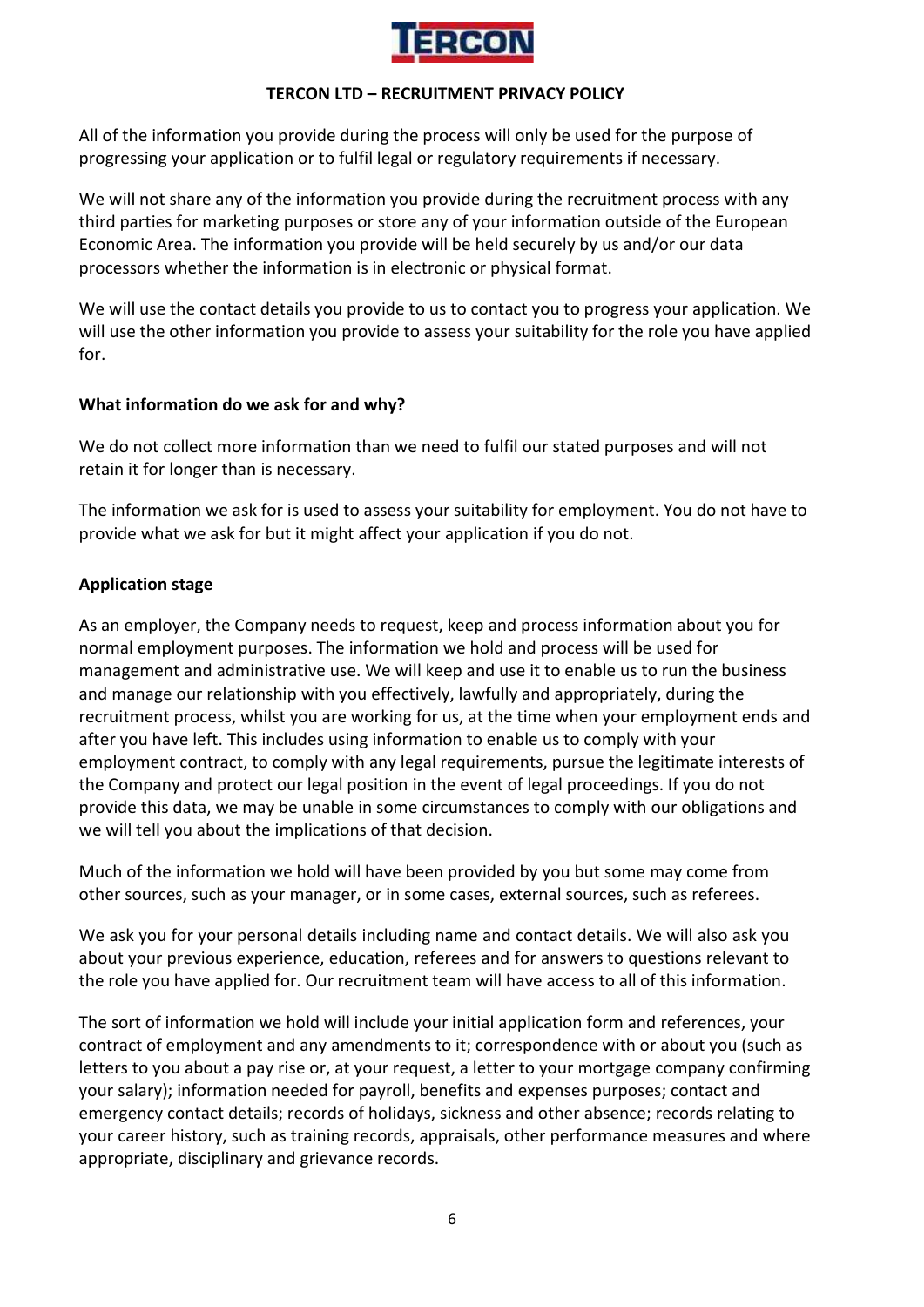

You will also be asked to provide equal opportunities information. This is not mandatory information – if you don't provide it, it will not affect your application. This information will not be made available to any staff outside of our recruitment team in a way which can identify you. Any information you do provide, will be used only to produce and monitor equal opportunities statistics.

Where necessary, we may keep information relating to your health, which could include reasons for absence, GP reports and notes. The information will be used in order to comply with our health and safety and occupational health obligations in order to consider how your health affects your ability to do your job and whether any adjustments to your job might be appropriate. We will also need this data to administer and manage statutory sick pay.

You will be referred to in many company documents and records that are produced by you and your colleagues in the course of carrying out your duties and the business of the company. You should refer to the Data Protection Policy which is available in the Employee Handbook or, on request, from the HR department at Tercon Ltd, Dean Road, Avonmouth, Bristol, BS11 8AT.

We will only disclose information about you to third parties if we are legally obliged to do so or where we need to comply with our contractual duties to you. For instance, the company will need to pass on certain information to the company pension administrators for you to join the scheme.

## **Assessments**

Tercon Ltd might ask you to attend an interview. Information will be generated by you and by us. For example, you might complete a written test or we might take interview notes. This information is held by Tercon Ltd.

If you are unsuccessful following assessment for the position you have applied for, we may askif you would like your details to be retained in our talent pool for a period of six months. If you say yes, we would proactively contact you should any further suitable vacancies arise.

## Conditional offer

If we make a conditional offer of employment we will ask you for information so that we can carry out pre-employment checks. You must successfully complete pre-employment checks to progress to a final offer. We are required to confirm the identity of our staff, their right to work in the United Kingdom and seek assurance as to their trustworthiness, integrity and reliability.

You will therefore be required to provide:

 Proof of your identity – you will be asked to attend our office with original documents, we will take copies.

- Proof of your qualifications you will be asked to attend our office with original documents, we will take copies.
- We will contact your referees, using the details you provide in your application, directly to obtain references

 We will also ask you to complete a questionnaire about your health. This is to establish your fitness to work.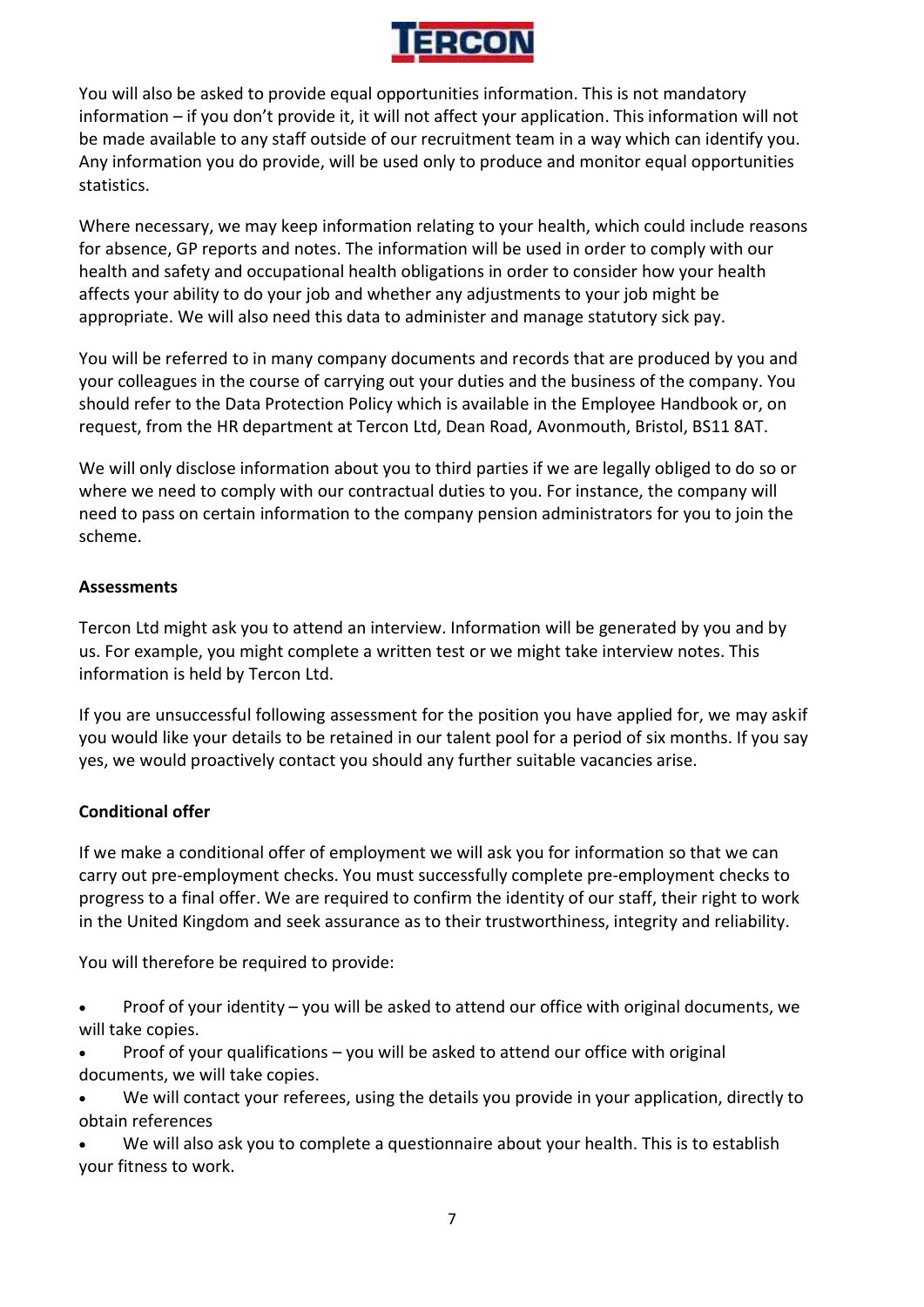

If we make a final offer, we will also ask you for the following:

Bank details – to process salary payments

 Emergency contact details – so we know who to contact in case you have an emergency at work

## Occupational Health

As part of our recruitment process, we will ask you to complete health questions in the Company application form which will help to determine if you are fit to undertake the work that you have been offered.

Information you provide will be held by our HR department who will advise if further information is required from a health professional such as your GP.

If you decline taking this process further, then this could affect your job offer.

The Company takes the health of employees very seriously and all employees complete an annual health self-assessment questionnaire throughout employment so that any health developments can be identified and dealt with accordingly.

Your completion and signed submission of the Company application form confirms that you agree to this term of employment.

## How long is the information retained for?

If you are successful, the information you provide during the application process will be retained by us as part of your employee file for the duration of your employment plus 6 years following the end of your employment.

This includes your fitness to work records, records of any security checks and any references. Pension and medical records will be kept in accordance with legal requirements.

If you are unsuccessful at any stage of the process, the information you have provided until that point will be retained for 6 months from the closure of the campaign.

Information generated throughout the assessment process, such as interview notes, is retained by us for 6 months following the closure of the campaign.

Equal opportunities information is retained for 6 months following the closure of the campaign whether you are successful or not.

## How we make decisions about recruitment?

Final recruitment decisions are made by hiring managers and members of our recruitment team. All of the information gathered during the application process is taken into account.

You are able to ask about decisions made about your application by speaking to your contact within our recruitment team or by emailing; hr@tercon.co.uk